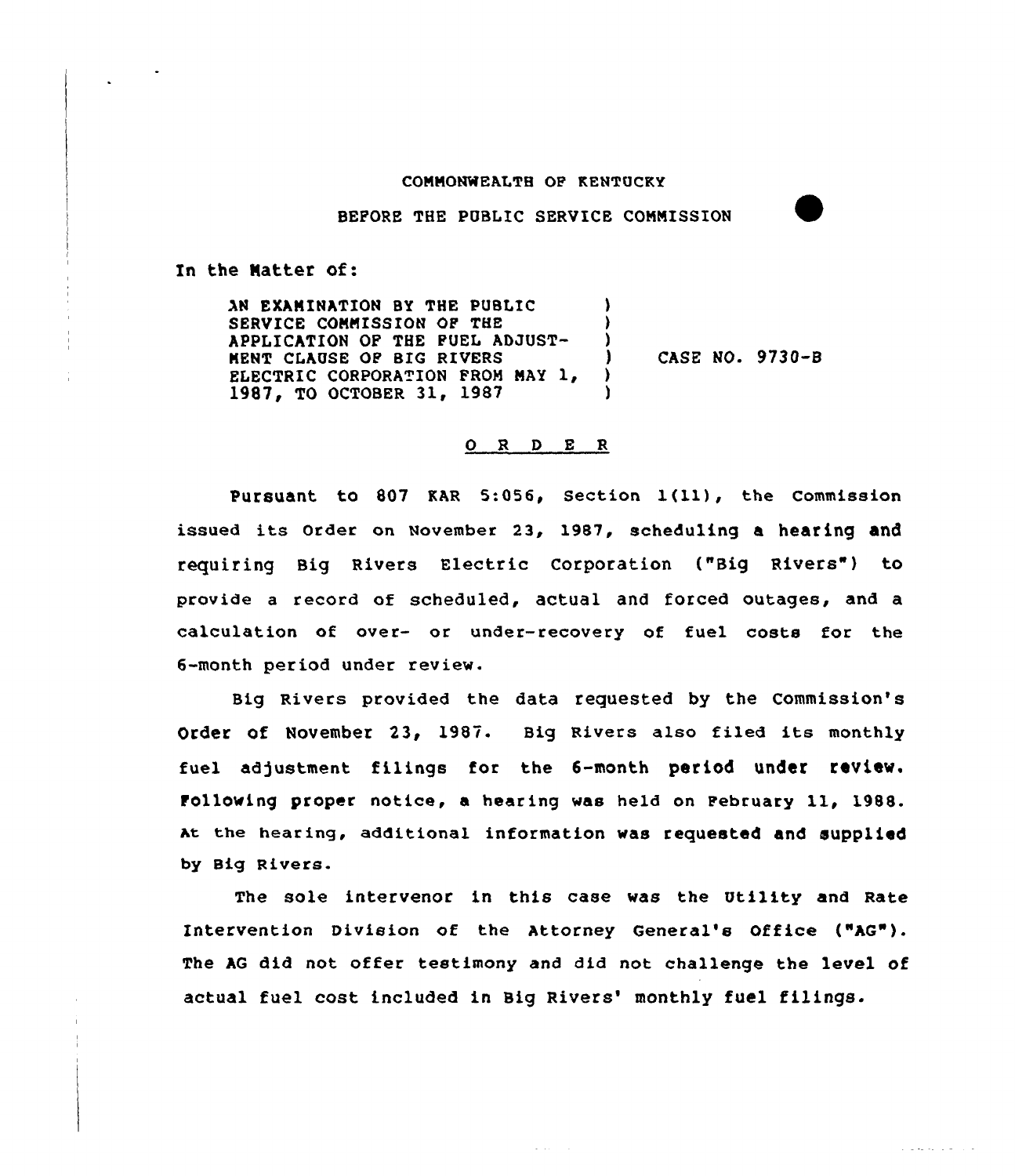In its Order issued on May 6, 1987, the Commission fixed Big Rivers' base fuel cost at 12.95 mills per Kwh. The Commission's review of Big Rivers' monthly fuel clause filings shows that the actual fuel cost incurred for the 6-month period under review ranged from a low of 13.01 mills in September 1987 to a high of 13.68 mills in October 1987, with a 6-month average of 13.24 mills.

The Commission is concerned that Big Rivers currently has long-term coal contracts in effect that have no fixed minimum tonnage requirement, but are tied to the coal used at a particular generating station. This appears to be an unusual contract provision seldom used in the industry. These contracts would appear to limit Big Rivers' flexibility to use less expensive spot market coal when the system power requirements increase. These contracts will continue to be examined closely in future fuel cLause hearings.

The Commission's review of the record in this case, the coal market conditions during this period and the data filed in support of the fuel adjustment clause rates indicate that the actual fuel costs included in the monthly fuel adjustment clause filing were reasonable.

The commission, having considered the evidence of record and being advised, is of the opinion and finds that Big Rivers has complied in all material respects with the provisions of 807 EAR 5:056.

 $-2-$